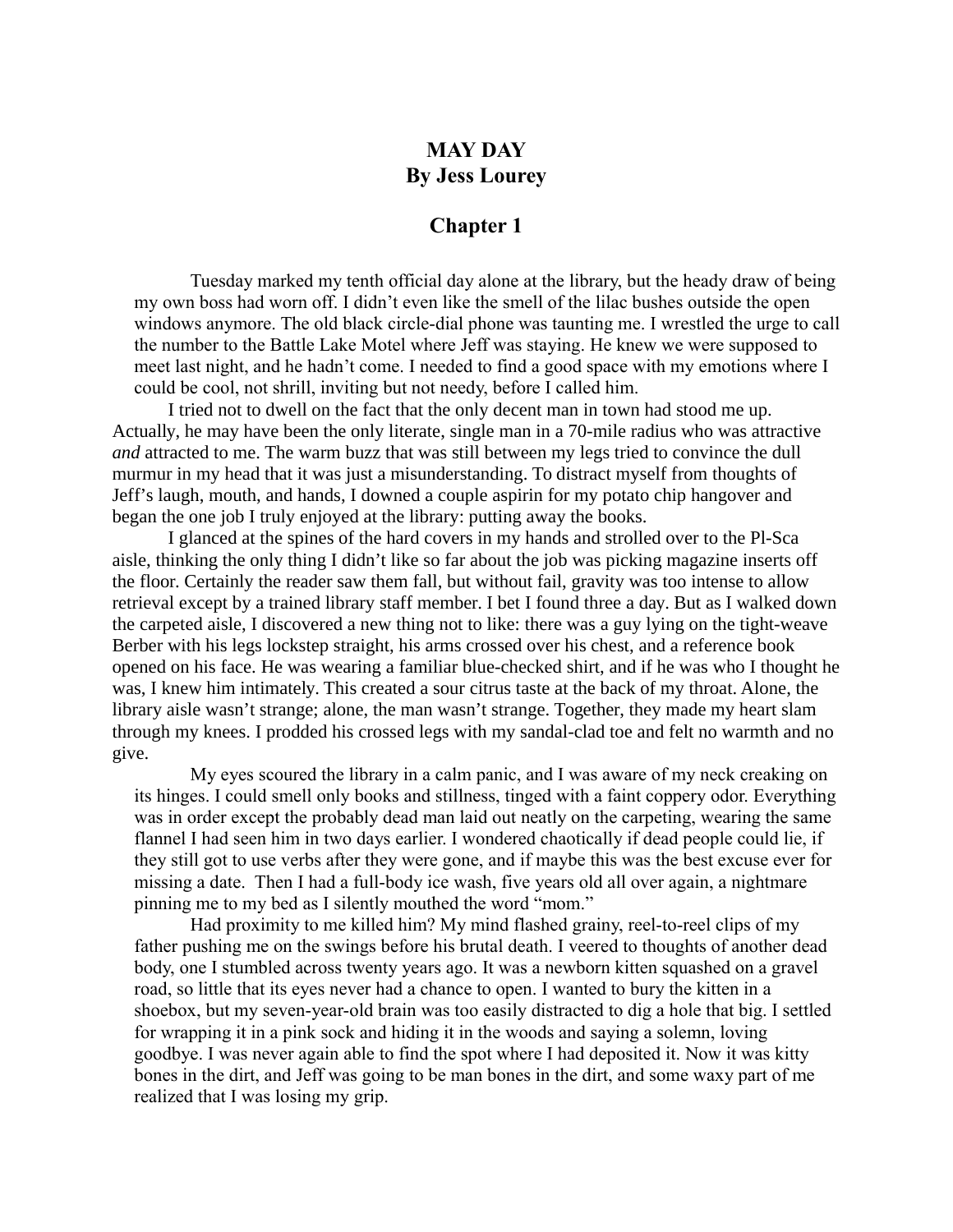I shook my head once, like a dog, and pinched my ear, yanking myself back from crazy. The horror let up a little, and I found myself bizarrely wondering what Jeff's face looked like. His body was neatly laid to rest in a grotesque homage to those of us who fall asleep while reading, and the open encyclopedia shielded his face. I noticed it was the twelfth volume, containing all of the noteworthy "L" words, and then I was surprised to observe my hand pulling the reference book off him.

His face didn't have that slack-mouthed look of the processed dead. Rather, he appeared to be in an irritated sleep, his lips unyielding, his beautiful straight nose still, and his eyes tightly shut. Except for the clean circle of a hole in the center of his forehead, I would have thought he was napping. I knelt down, careful not to touch his body, and leaned in. The symmetry of the hole surprised me, as did the complete lack of blood around him. It was like someone took a hole punch to a mannequin's head, except for the angry, reddish-black contents I could see inside. I was perched inches from his body and could smell his cedar wood bath soap mixed with something sweet-rotten. Solid coldness radiated from him.

I wanted to touch him. I needed to gather him in my arms and shake him awake and kiss the soft spot under his earlobe until he tingled. Then a buzzing fly landed on his body and danced over the cold earth of his face toward the hole in his head. My stomach churned, and I turned away. It was at that precise angle that I spotted the small, darker shape in the shadow of the newest Anne Rice book butting out from the bottom shelf a few feet away. At first I thought it was a magazine insert because of its size and shape, but then realized it was too thick. I gently rested the encyclopedia back over Jeff's head, careful to keep it on the same page. I pushed myself off the floor and reached toward the shape in the shadow. It was a fancy envelope, thick with something, on which was scrawled "For Your Eyes Only" in ornate writing. I grabbed it just as the front door of the library opened with a somber dong, making me realize my heart was still in my chest because it stopped beating. I was pretty sure my urethra relaxed a little, too, but I was out the door in such a flash of speed and light that the underwear I didn't wear would have dried too quickly to notice.

I zipped past my first live patron of the day, Mrs. Berns. She was one of those elderly ladies who shaves her eyebrows and then pencils them in, giving her a permanently shocked look completely appropriate for this occasion. Once in the parking lot, I shook myself from head to toe. Mrs. Berns followed behind.

"What's wrong, dear? See a spider?" she asked.

"Bigger, Mrs. Berns. Can you get the police? I think we need some help here." The calmness of my voice amazed me. Living life at a distance has some benefits in crisis times. I smiled ruefully at her as I stuffed the envelope into the back of my jeans and covered it with my shirt.

Mrs. Berns squinted her eyes suspiciously and looked reluctant to leave. Needing the police for something other than underage drinking or toilet papering a house was big news in a small town, and it was currency at the Battle Lake Senior Sunset where Mrs. Berns lived. Something coprelated could get her a week's worth of lemon bars.

"I'll wait right here and not let anyone in until you get back, Mrs. Berns. If you hurry, you can beat the police." This was a small lie, maybe. The police station was one block over and Mrs. Berns was closer in build to a stewing chicken than a spring chicken, but I wanted to at least give her a chance. I suppose I could have gone myself, but I was feeling a little proprietary about the body now that I was distanced from the horror of it. After all, I had found him, in more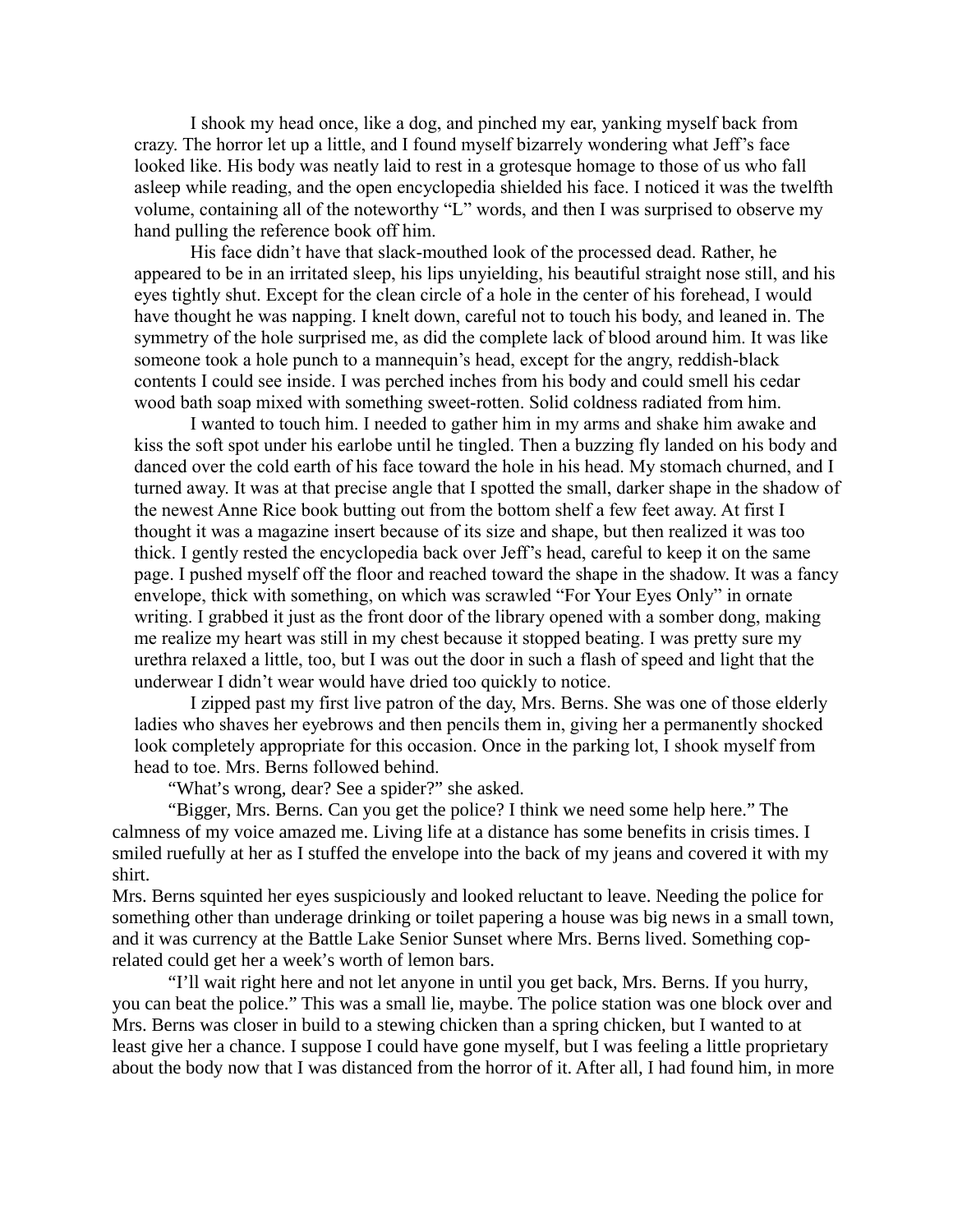ways than one. Once Mrs. Berns was gone, I went over to the bushes and heaved until my stomach was as empty as my heart.

### **Chapter 2**

It all started with a cockroach.

Don't get me wrong. I'd had bad days before in Minneapolis, but this one was the mutha of all bad days. I had moved to the Cities straight from high school, on the run from Paynesville, the small Minnesota town where I played hide and seek in a cornfield that stretched for miles, and learned the guilty pleasure of drinking stolen, sweet wine in an abandoned farmhouse and the delight of wearing Guess? jeans with a rainbow shirt while I curled my bangs into the perfect tube. Then I grew up but quick and headed east to Minneapolis the minute it was legal, high school diploma in hand. I was tired of the small town gossip and people referring to me as "Manslaughter Mark's daughter."

In Minneapolis, I quickly learned two things: anonymity is lonely, and being able to make the perfect curlicue on a Dairy Queen cone didn't cut one many breaks in the big city. I was more than a little fish in a big pond—I was Bananarama in the land of Hüsker Dü. I grew out my perm and let my dark hair flow long and natural, I stopped wearing mascara and eye shadow to bring out my deep-set gray eyes, and I started smoking clove cigarettes. I even relaxed enough to cease being a walking foot watcher when I realized nobody within 100 miles had heard of my dad, or cared that I had gone to the prom with Linda Dooley, the girl who always smelled like farm, because no guy would touch me with a ten-foot fishing pole. I blended in and earned my BA in English in under six years.

Somehow, though, I morphed into one of those slack-eyed West Bankers who waited tables during the day so they could afford to drink at the music clubs at night. I squeezed in a few graduate classes so there seemed to be a point to it all, but I started to feel like I was back in Paynesville only with more places to drink. My dad had been a heavy boozer for as long as I could remember, and I knew I would have to make some changes soon before my denial card expired.

Enter the cockroach, who set in motion a sequence of key events that slapped me on the ass and sent me to Battle Lake, the land of no return. I had been discussing my day-to-day existence with Alison, my supervisor and friend at Perfume River, a Vietnamese restaurant I had waited tables at for six years.

"It just seems like I'm not where I'm supposed to be, you know?" We were wrapping silverware in paper napkins for easy grabbing during the lunch rush. It was a sunny March day, and the fresh-mopped floor was soon to be a salty, slushy gray.

"What about Brad? I thought you two were doing great."

"I don't know. He always seems distracted when he comes over, which now he only does after bar close." Brad and I had been dating for five months. He was cute, in a blonde Jim Morrison sort of way, and he was in a band. That had been enough.

"Maybe you should get a tattoo." Alison put the last silverware package on top of the pyramid as the first customers walked in. "I got 'em."

She sat them in my section, and I grabbed a couple glasses of ice water and strolled out.

"How are you two doing?" I could tell from her immaculate makeup and his manicured fingernails that they weren't the regular college crowd we drew.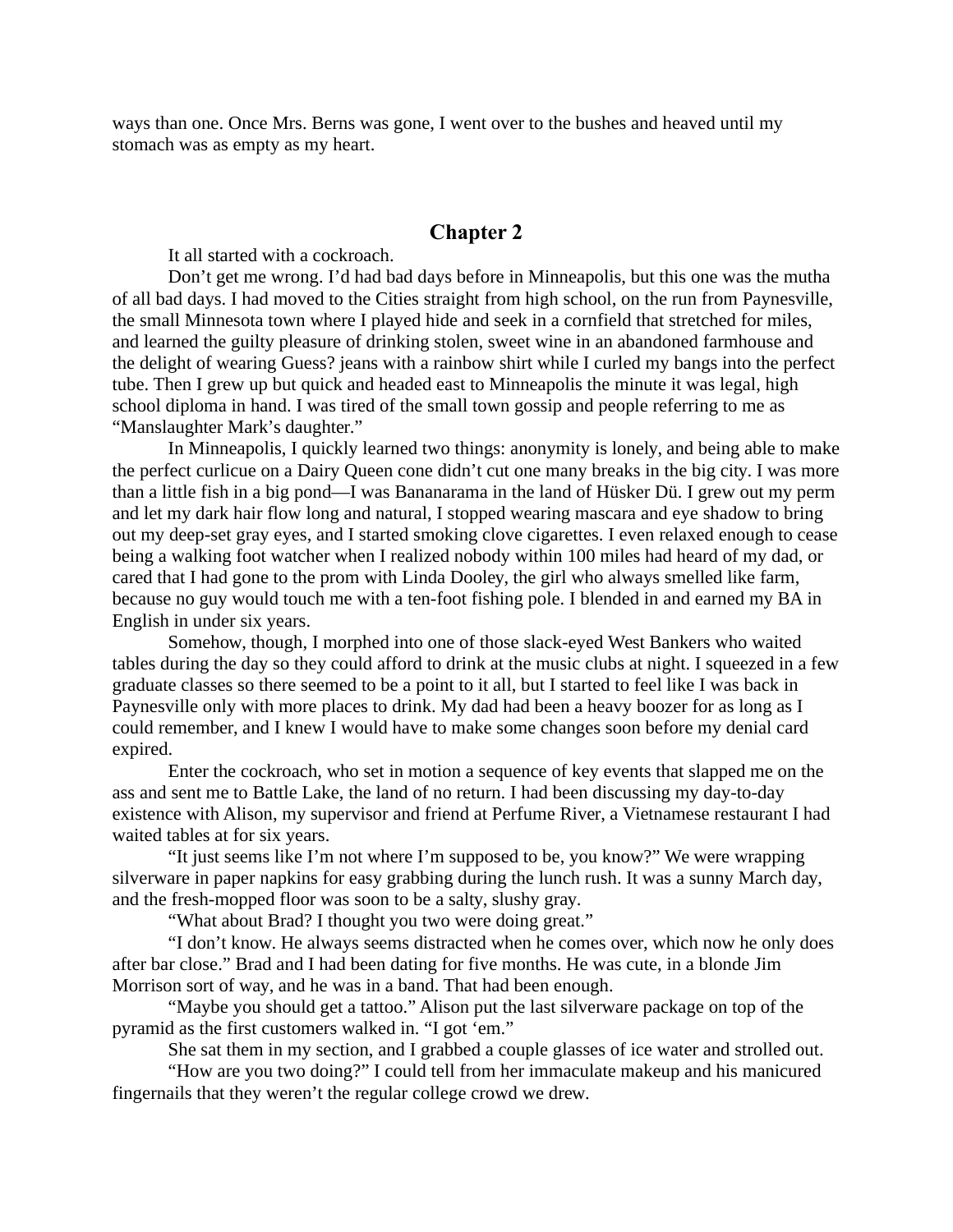By way of an answer, he sneered at me. "What are your specials?"

"All our meals are \$4.95 or less. We think everything is special." I capped this off with my best perky smile.

The woman gave a slight eye roll and turned her page. "How many shrimp come with the shrimp and bamboo shoots?"

"Six."

"Well isn't that special." She flipped the page again. "I'll take your vegetarian spring rolls, no carrots in them, around them, or in the area they are prepared in. Do you understand?"

I could feel the skin at the base of my neck crawl. "Sure."

"Then why aren't you writing it down?"

I wrote down "VN1," the code for spring rolls, and made a mental note to rub a whole carrot up and down both rolls like it was their wedding night. "Got it."

"Can I see it? What you wrote. I need to make sure you got it right."

I glared over at Alison, who was wiping out ashtrays. She raised her eyebrows and gave me a "better you than me " look.

"Sure." I handed the woman my pad. As I did so, a black cockroach peeked at me from behind the Kikkoman soy sauce bottle. Its shivering antennae felt the air, possibly sensing the tension and wondering if it should come back at a better time. I had seen cockroaches at the dingy Mexican restaurant I worked at when I first moved to the Cities, but never at Perfume River. Ba, the owner, was meticulous about order and sanitation in his kitchen. I shook my head at the little guy.

The woman grabbed the pen out of my hand, scribbled "no carrots" next to the VN1, underlined the words three times, and handed the pad back to me, a smug look on her face. "You must not work for tips."

I think I may have actually been leaning forward to spit in her hair when the cockroach darted to the middle of the table and stood stock still, basking in its public premiere. The nocarrots woman screamed and jumped up, knocking the table over. The soy sauce crashed to the ground just as a table of ten walked in.

"You horrible dirty people! Dirty people! I'll call the health department. I'll have you shut down!" The woman's shrieking reached a glass-shattering pitch.

The man with her handed me a card out of his wallet, said "Expect to hear from me," and like that they were out the door.

I looked down at the card. "David Jones, Jones and Jones Law Offices. Somebody's Gonna Pay."

It was at that point that Ba rushed out of the kitchen. When I explained what had happened, he was so upset that he made me go home. Forever. It didn't do any good to tell him that it wasn't my fault. I was now and everlastingly associated with cockroaches in his mind.

I walked home with my hands thrust in my pockets, my face down against the biting wind. I was so intent on not thinking that I almost ran down a man in a street-length sheepskin coat.

"Sorry. I didn't see you."

His close-set eyes lit up when I addressed him. "Wanna buy a guitar pedal? I have reverb. \$50."

"What?"

He opened his coat and showed me a bag of guitar pedals. His breath smelled medicinal up close.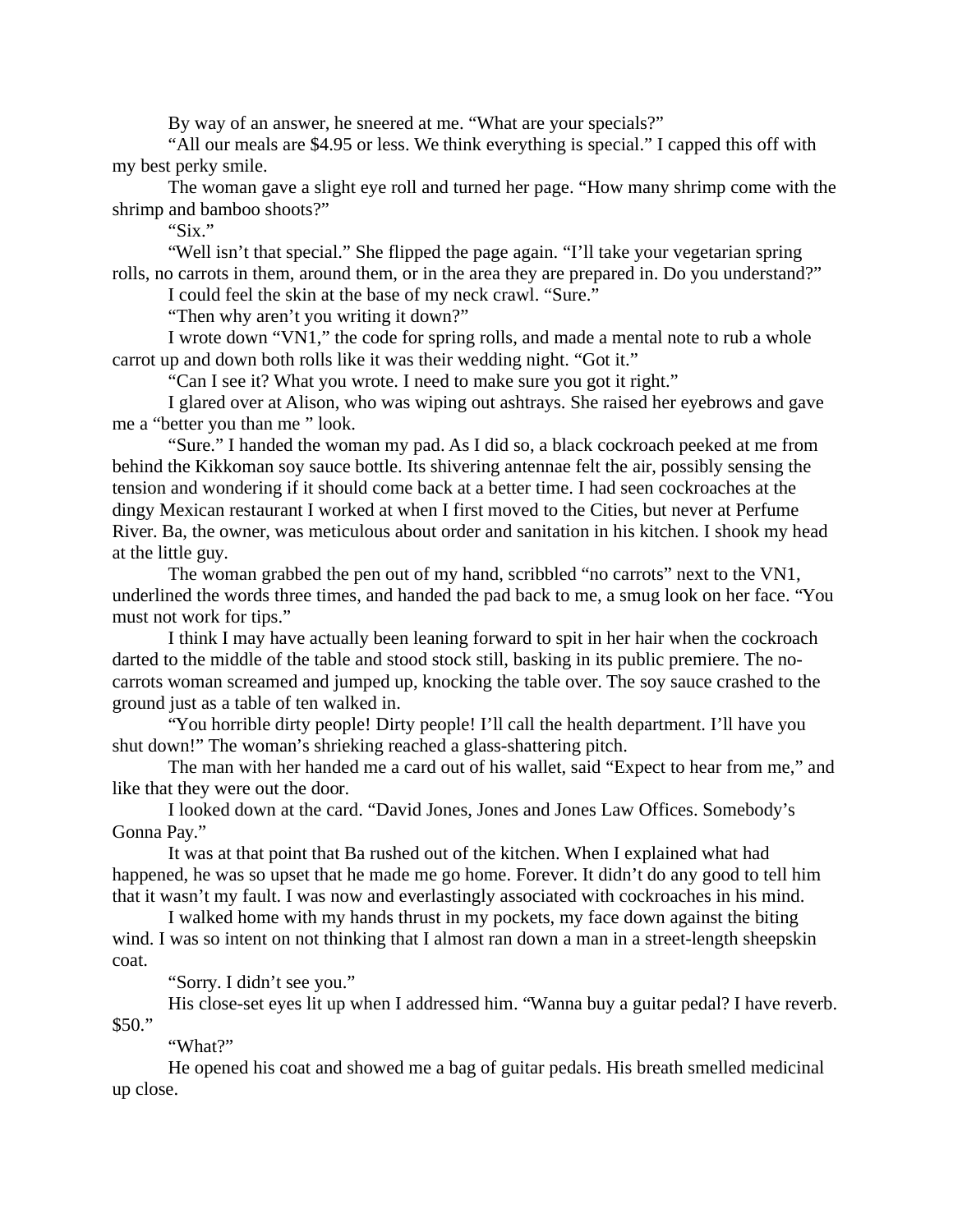"I don't play guitar."

"Maybe you could learn. Or what about your boyfriend? You gotta have a boyfriend." "No, thanks."

I tried to walk around him, but he put himself back in front of me and dropped his pants, quick like a wink. "How about some of that?"

His cold weenie stared sadly at the ground, looking for all the world like an overcooked green bean on a big, white plate. Before I could think of a suitable response, someone brushed past the Bean Flasher. He packed up his treats, gave me the peace sign, and ran off in the other direction.

"Thanks for making a shitty day a little bit shittier!" I yelled at his back. I stomped the two blocks back to my apartment, a gray cloud with a black lining over my head until I saw Brad's bicycle parked by the back door. My doubts about dating a man who biked in the winter gave way to relief that there was someone at home for me.

Brad didn't have a key and he wasn't out front, so I figured he must have gone to the store. I entertained thoughts of him right now buying flowers to surprise me with or fixings to make dinner for us both. He wasn't normally the romantic type, but after my day so far, I deserved to dream.

I went inside to wait for him, passing the two other apartments on the second floor on the way. My three neighbors and I all lived above an art supplies store, and our apartments were actually refurnished offices. They had fifteen-foot ceilings, hardwood floors, and were cheap. One neighbor was a law student and the other was a professional saxophone player in his 60s. His name was Ted, and we had had many great hall conversations in passing. His niece had been watching his apartment for the last month while Ted was on tour, and I was surprised to hear from the music wafting from her 1B that she was home in the middle of a weekday.

As I was turning the key in my door, I realized it wasn't just any music I heard coming from Ted's apartment. It was the very hard to find music of Portuguese flute players that I had special ordered for Brad's birthday last month.

"Oh no you di-uhnt," I whispered to myself as I tiptoed over to the door kitty corner from mine and slapped my ear to it. I couldn't hear anything inside except the music and some rustling. I kneeled down to peek through the old-fashioned keyhole on the leftover office door that served as Ted's front entrance but could only see prisms of light glinting through the houseplants.

The quiet part of my brain that some people might call my common sense told me that Ted's niece could also like Portuguese flutists and that I should just go in my apartment and wait for Brad to show up. I rarely listened to that part of my brain.

Instead, I tiptoed back down the hall and tried the door handle to Ted's outdoor garden space. I had seen his patio area from mine and knew that it was directly in front of his apartment's skylights, a feature my apartment didn't share. His patio door was locked. I considered breaking it down, or just knocking on Ted's front door, but both ideas lacked the stealth I was after. I was feeling crazy, but not crazy enough not to know it.

I thumbed through my keys and found the tiny one that unlocked my patio door. I hadn't been out here since I had cleaned my herb and tomato pots in October. The area was small, maybe ten feet by five, and it was covered with brittle March snow accented by a chute of gutter ice. There was also a rusty ladder leading to the roof. Before the quiet part of my brain could organize its arguments, I climbed up the ladder, onto the roof, and crawled over to Ted's side of the building.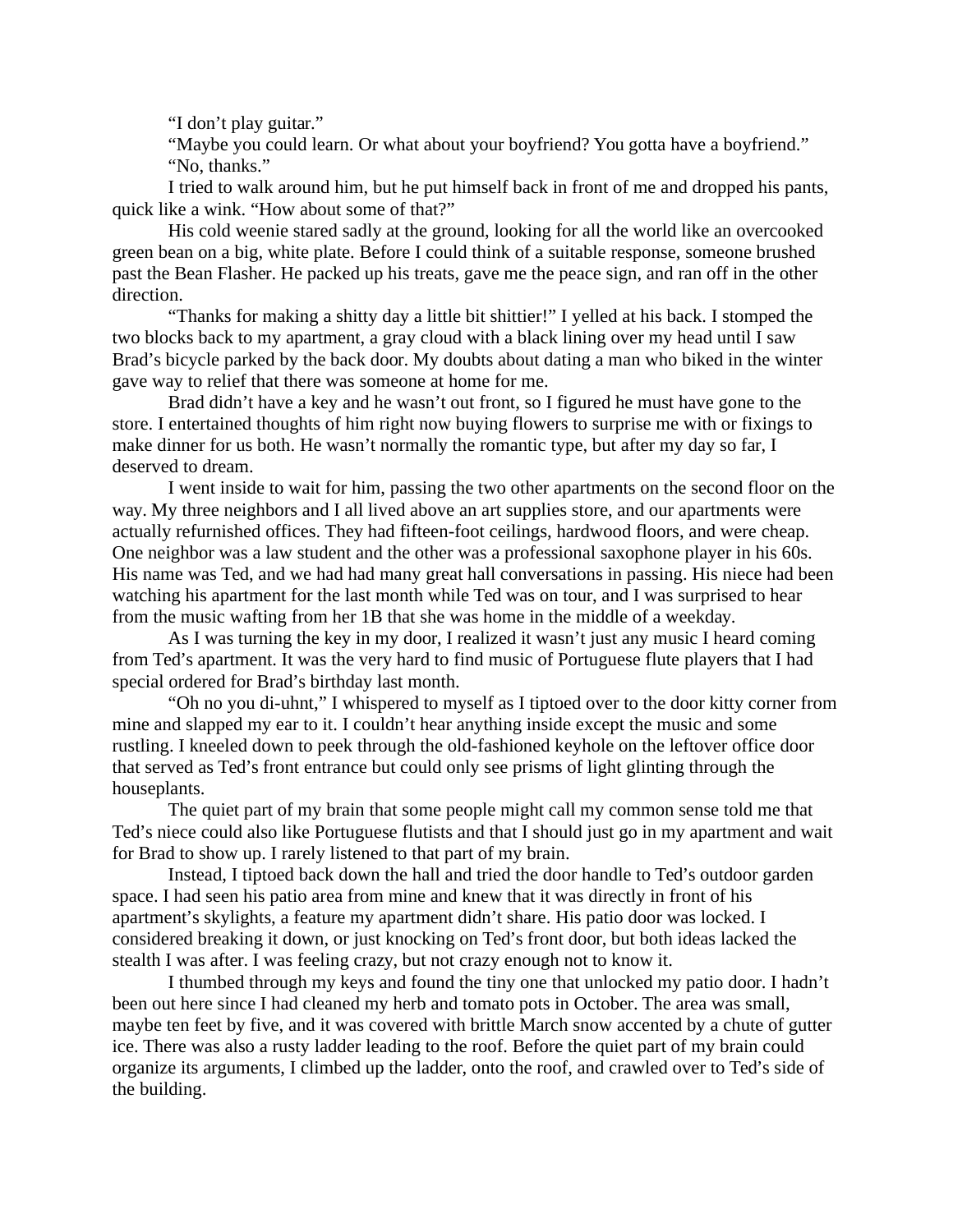The March wind hit me like needles up this high, but the rush I always got from acting instead of waiting kept me moving forward. When I was by Ted's skylights, I army crawled over and peered down. Staring back at me was my second penis of the day, and here it wasn't even noon. Brad was tied up to Ted's loft, about four feet from my face, and if his eyes hadn't been closed in ecstasy, he would have seen me staring down at him.

Ted's niece, whose name I was really going to have to find out, was swaying toward him like a naked snake charmer, only she was on her knees because there wasn't enough headroom in the loft to stand. When she got to him, she put her mouth near the top of his penis, and from my angle, I swear it looked like she was blowing and tickling him at the same time. For an absurd moment, I wondered if she was one of those poor women who had taken the term "blowjob" too literally, when I realized what she was doing. She was playing Brad's flute, accompanied by the nice Portuguese musicians I had bought for his listening pleasure. I had seen enough.

I crawled carefully back down the ladder, the March wind no match for the fumes coming from my head. I considered storming into the apartment and demanding an explanation, but Brad wasn't clever enough to juggle shame and an erection at the same time. Besides, I hated confrontations. The shitter was I had been thinking of breaking up with him, and now he got the last word. Or the last note, in this case.

No, clearly there was only one way this could end well for me. I let myself out the back door, removed the nuts holding the front tire onto Brad's bike, and went for a walk. When I returned home that night, having decided nothing except that my life sucked and today would forever be known as Cocks'n'Roach Day, I was grateful to get a call from my good friend Sunshine Waters. She and I had met through my college roommate freshman year and had hit it off instantly. She was funny, smart, and wasn't afraid of chocolate. She also lived on a little slice of heaven in Battle Lake, Minnesota, a town of 798 people that was three hours west of the Twin Cities and two hours north of Paynesville. When she turned 21, her parents had willed her 103 acres of land and lakeshore, with a doublewide trailer—gray with maroon trim—in the center with various outbuildings sprinkled around it.

"Hello?"

"Hey, Mir! It's me. Sunny. What's up? You sound funny. You OK?"

I wiped my eyes. "Sure, if you consider losing your job, getting flashed by an out of work guitarist with a penis like a microwaved legume, and finding your boyfriend cheating on you OK."

"You caught Brad cheating on you, huh?"

"Yeah. The good part is he doesn't know I know, so I technically get to break up with

him."

"He was a weasel anyhow."

"I know."

"Hmm. You want to hear my good news?"

"Will it make me feel like even more of a loser?"

"Probably."

"I'm all ears."

"I'm in love. You remember Rodney Johnson?"

I riffled through my list of Battle Lake names and pulled up a picture of a short, darkhaired guy who was always smiling. "The guy who took a girl to her prom when he was 31?"

"That was a few years ago. He's changed. He's a real sweetheart."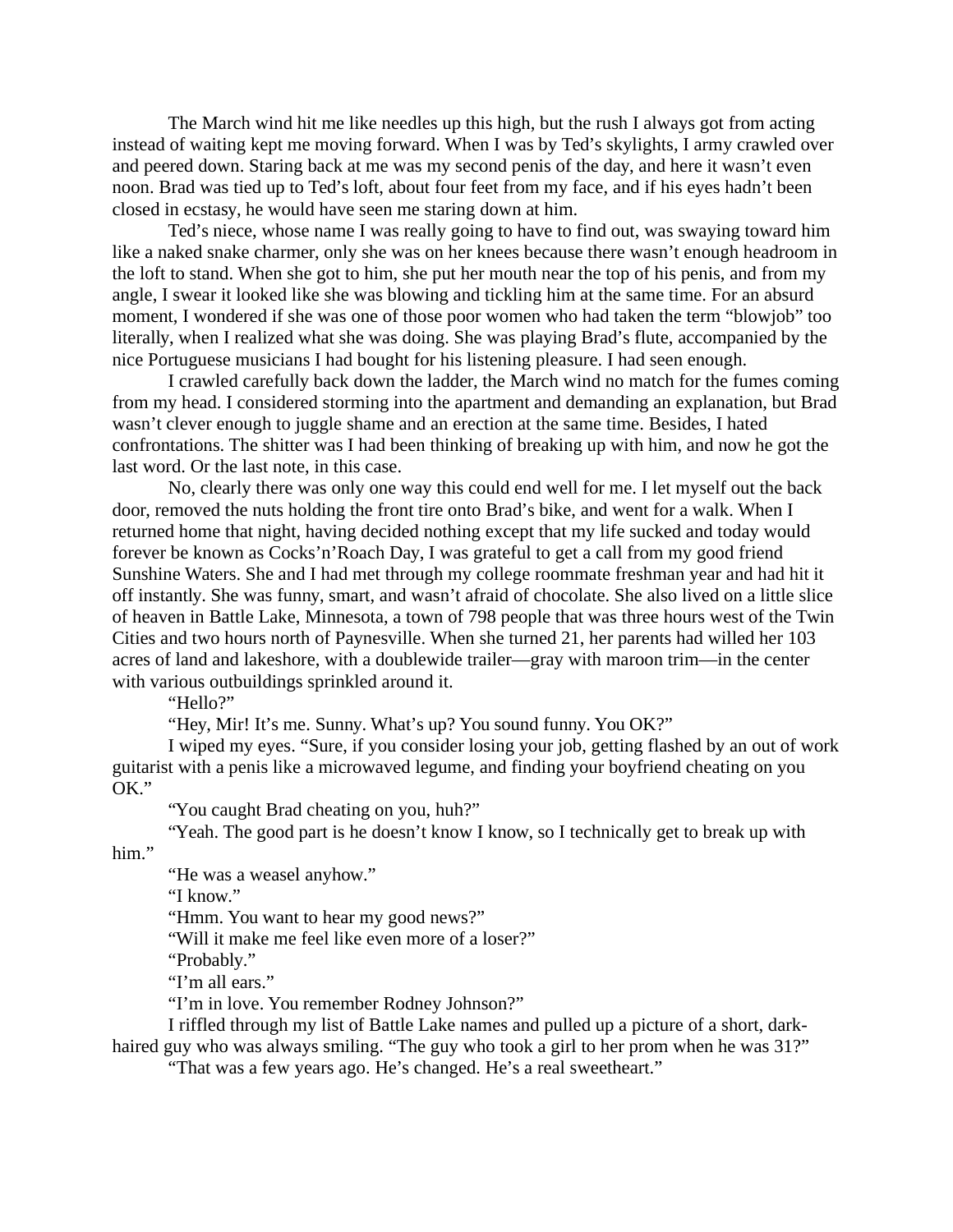I sighed and switched the phone from my right to my left ear. Sunny picked up boyfriends like old ladies picked up cats. "Well good. If you're happy, I'm happy."

"I am happy. Gotta favor to ask, too."

"Yeah?" I was at the window, and I made a fist, pressing the side of my hand in the frost edging the glass, and then I dotted five little toes over the top of it. A baby snow-foot.

"I'm moving to Alaska for a few months. I decided. It's for sure. Rodney has a job lined up on a fishing boat, and we can make \$1000 a week."

"When?" As far as I knew, she knew no one in Alaska and hadn't lived anywhere but Battle Lake her whole 28 years. She must really like this one.

"The first week of April. Here's the favor. I need someone to housesit when I leave."

She paused, and I didn't fill the empty air. Lord help me, if I had known what I was in store for, I would have screamed "No!" with my last my breath.

"You can garden, you can hike, you can do all that stuff you used to like to do." C'mon, Mira. If it doesn't work out, you can always leave. You've got nothing to lose." Her voice was rushed but cocky. "You got to get back to the dirt, Mira."

"I don't know. Battle Lake is so small. What would I do there?"

"The library is hiring, and you can always waitress." Sunny's voice changed to a more serious tone. "I need you Mira. I can't bring Luna with, and nobody else will watch her. And I need someone to make sure the pipes don't freeze. I think Rodney is the one, Mira. I don't want to blow it."

Sunny always thought whichever guy she was with was the one, but she very rarely asked for help. I looked around. Ricki Lake was making over spandex-clad large chicks on my TV, my stove was hissing out dry heat in my kitchen, I no longer had a job or a boyfriend, and I sat in my all-purpose room waiting for my life to start. Still, I hesitated. What sort of person just gets up and moves, and to Battle Lake of all places? I cradled the phone in the crook of my shoulder and put my hand to the graffittied window just as a pigeon crashed into it. I jumped back. The bird fluttered to the roof across the street, dazed and confused.

I sighed. "If you need me, Sunny, I'll be there."

It only took a couple weeks to sever, or at least put on hold, my Minneapolis ties. Alison, Shannon, and Maruta from Perfume River had a going away party for me, and I left with an armload of cockroach memorabilia, and even a pair of penis earrings. There were a couple women in my grad classes who made me laugh, and I left messages on their answering machine saying I was withdrawing this semester. I did the same with Professor Bundy, the journalism teacher whose class I was haphazardly attending. He told me I had a real talent for writing and should be sure to come back. I considered calling the Financial Aid office at the U, but they were pathologically unhelpful, and I would have to repay my loan whether or not I was in class. I had a month to month lease that I ended with a phone call.

My books and my clothes I tossed into tall kitchen garbage bags with yellow cinch ties at the top and stuffed them in my two-door, brown 1985 Toyota Corolla's trunk. I put the same type of bags, only more gently, around my plants to protect them from the cold and transported them to the back seat and floor. My cat Tiger Pop, named after my second favorite candy and his mottled, white-splashed fur, was brought down last and unwillingly. I set his litter box and water dish on the floor of the passenger seat, knowing full well he would be attached to my shoulder and howling the whole two and a half hour trip.

I looked around my first apartment for the last time. The living room that was also my dining room and bedroom looked beige and lonely. Even the blue, green, and yellow watercolor